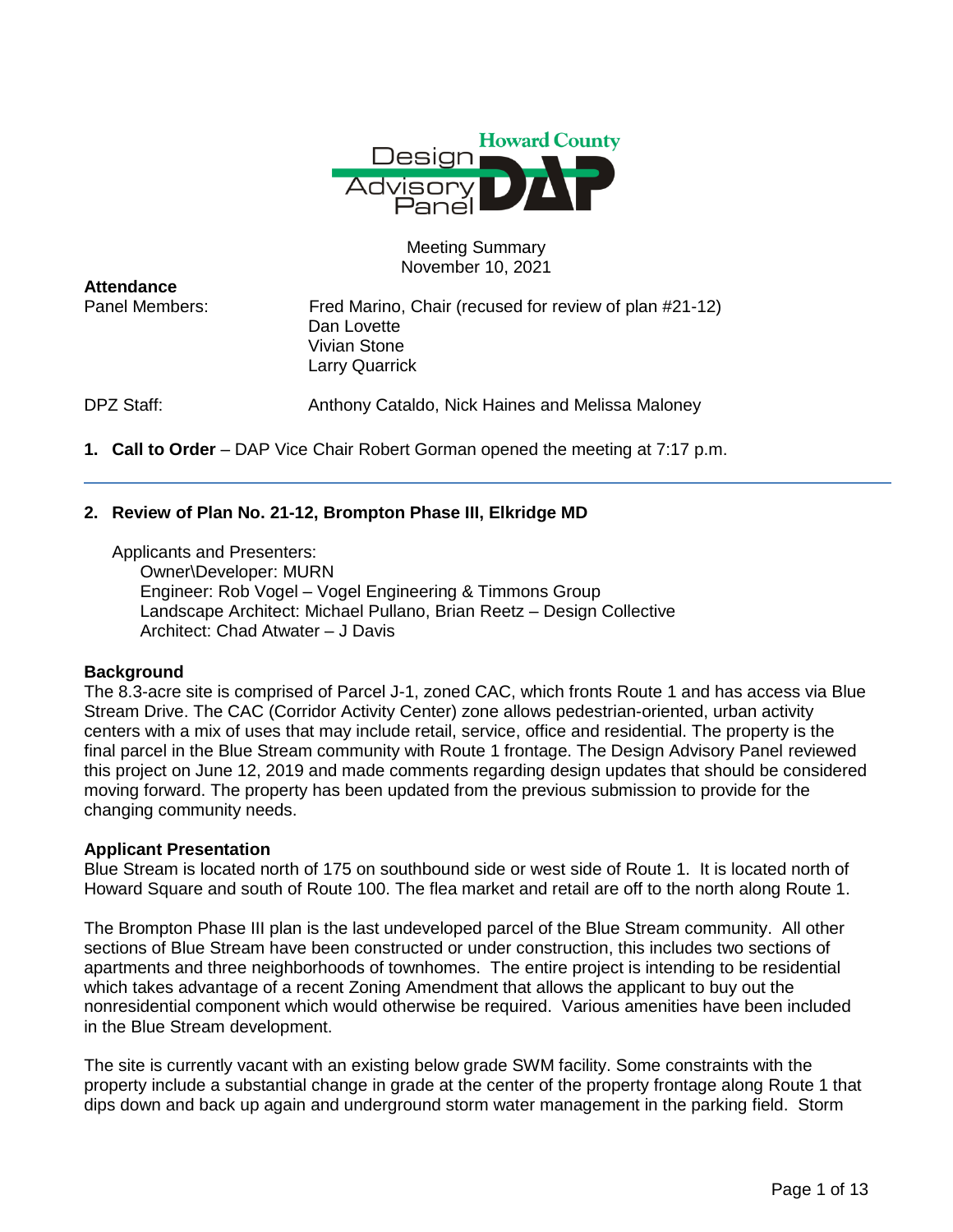water management for the site is grandfathered to the old regulations and they are handling significant quantity control only with existing infrastructure.

The Brompton Phase III project includes a collection of three different buildings; a free standing 4-story apartment building (55 feet tall) at the corner of Blue Stream and Route 1, two sticks of 3-story townhomes fronting Blue Stream Drive, and a wrap style building with an integrated internal parking structure that is hidden from the outside. Vehicular circulation comes onto the site through the main entrance and circles around the parking lot next to the clubhouse between the collection of buildings. Trash and recycling areas are inward facing and contained inside the building. The trash pickup will be screened with landscaping from the parking lot. There is also a secondary trash area at the back of the site up against the existing townhomes.

Architectural focus points will be included on the buildings to break up the façade along Route 1 as you turn into Blue Stream and continue into the site. There is a strong viewpoint of the clubhouse with landscaping and a drop off area. With regards to the change in elevation along Route 1 the applicant undulated the façade, created a retaining wall with landscaping. The architecture of the main building is modern and contemporary but is influenced by projects in the area of the Thomas Viaduct and adds to the streetscape along Route 1. The building will be primarily brick with lap vertical siding up top and large openings to allow a lot of light and transparency. Setbacks, balconies and gray siding will be applied to some sections to break up the facade. The 3-story townhomes will also have the same contemporary look to fit into the community. Different brick colors and detailing will be used.

There was a focus on the entry to the site and the clubhouse that will be the center of the community activity which will include grills, firepits, a trellis tv, dining pods and a pool area with pool house and bathroom access. There is also a playground with seating areas and a bark park with a shaded structure including gaming areas and decorative lights in the back of the site. Community gardens will be available with small dining pods along the Route 1 side of the development. The change in grade in the middle of the site on Route 1 resulted in a 10 foot two-tiered wall that will have multiple levels of landscaping incorporated. Six-foot-high security fencing and landscaping will run along the perimeter to enclose the amenity areas. To tie this section in with the existing community the same materials of brick and stone will be used. There will be special pavers at the main entrance leading to the clubhouse.

# **Previous DAP Motions/Responses:**

DAP made the following motions at the June 12, 2019 meeting in reference to the Brompton III project.

DAP Vice Chair Gorman made the following motion:

The applicant explores expanding the dog park and adding seating at both ends of the large parking island.

The applicant has expanded the dog park and incorporated seating areas in the space.

DAP Vice Chair Gorman made the following motion:

The applicant considers adding small trees behind the townhouses and between garages.

The applicant has included small trees behind the townhouses in between the garages.

DAP member Quarrick made the following motion:

The applicant explores expanding on-street parking along Blue Stream Drive and Coriander Place as a way to increase guest parking.

The applicant will be providing parking in the form of 92-space surface parking and 355-space parking garage.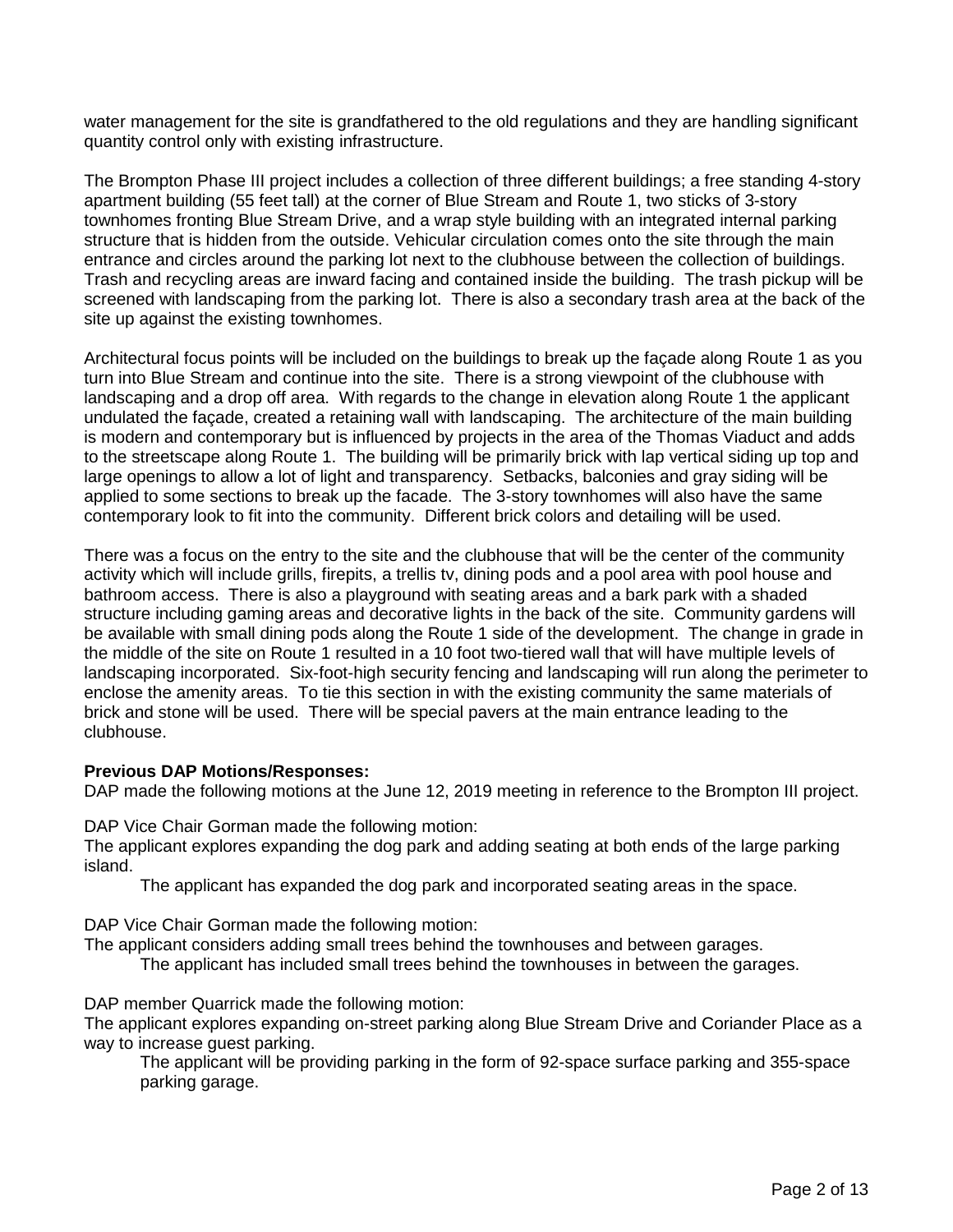DAP Member Stone made the following motion:

The applicant explores adding green space or better link the island in front of the townhomes to the pool area.

The applicant has addressed many of the comments about connecting to the adjacent property and the green and amenity spaces, particularly the location of the pool.

## **Staff Presentation**

Staff thanked the design team for the thorough revised plan presentation of the Brompton III property. Staff noted that DAP last saw this project in June 2019 where a different format was presented. Due to Council Bill 8- 2021, effective May 2, 2021, which amended the Zoning Code to allow CAC zoned properties to reduce the required commercial square footage, the applicants have decided to update their design for the site. DPZ would like DAP to evaluate this new design and make recommendations on the new orientation and layout and how it interfaces with Route 1. Please make comments on the architecture and the scale since this has changed since the last presentation. DAP should advise if this fits in with the surrounding neighborhood and comment on the amenity and open spaces if they work within the context of the project.

## **DAP Questions and Comments**

## **Site Design**

## **Amenity Spaces**

DAP appreciated the improvement from the last review and highlighted the connection between the clubhouse, pool, firepit and playground areas. DAP inquired if the entire site will be fenced with the decorative metal fencing and if these amenities are only available to the residents of the community.

The applicant responded that the amenities on this site will be for the residents. The adjacent community has its own amenities for their use.

DAP inquired if there will be a pathway connection between the bark park and the community gardens along Route 1.

The applicant advised it is a little tight there, but they could explore putting in a pathway to connect the two spaces. It will depend on how the grading works since there is a 4-story building and very shallow area makes it challenging.

DAP inquired how residents can get out to the bark park and if there will be a corridor from inside the building.

The applicant advised that there will be a corridor that comes out of the building and connects to the pathway in the bark park. There will also be access to the stair tower at the end.

DAP commented that there seems to be multiple exits to these spaces but depending on where your unit is located residents may need to spend more time in the interior corridors to get to the amenities. DAP advised that it would be nice if all the amenities were connected and residents could walk a loop around the property.

DAP inquired if someone in the community garden area could exit out of the gate to the sidewalk along Route 1.

The applicant responded that there will be a key fob on the gate for security reasons, but that residents can exit to the sidewalk.

### **Architecture**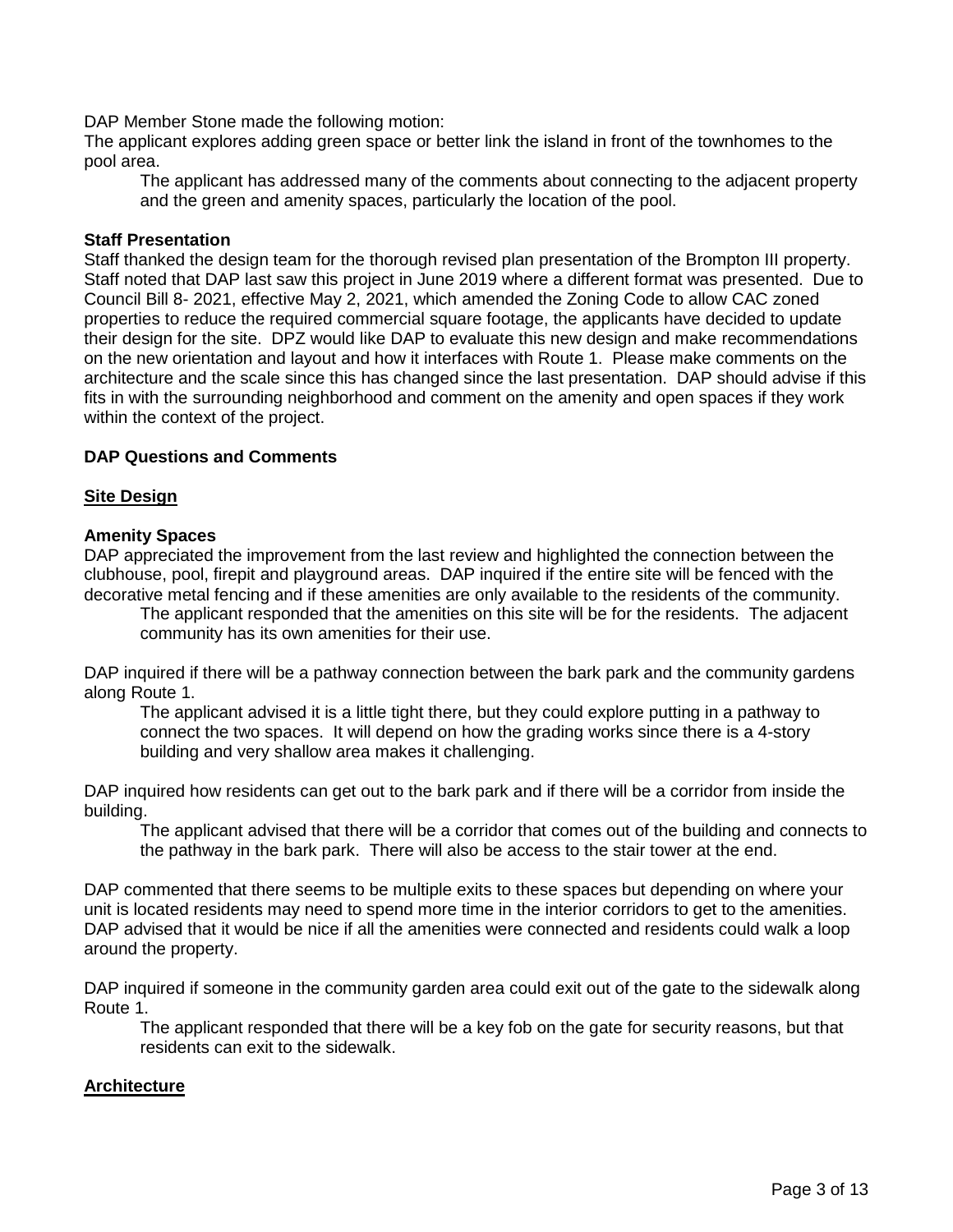# **Overall**

DAP likes the appearance of the facades, especially the brick portions, however the elevation on Route 1 seems a little be disjointed; there seem to be too many different languages going on and it would be beneficial if it were simplified. The portions with the gray cement panels seem less successful than the ones with brick or dark vertical siding. Overall DAP likes the portions that are warehouse like with large windows.

DAP commented that the architecture was refreshingly different with a contemporary flare that ties to the industrial path as opposed to the traditional 3 story colonial type facades that you normally see. The warehouse type of architecture is appropriate for the Elkridge area. The different setbacks help break up the solid wall of the building. The large apartment building is tied in with the existing townhouses. DAP appreciated how the applicant celebrated the change in grading with the tiered stone wall and plantings.

### **Landscape**

### **Overall**

DAP commented there was a lot of attention and detail put into the landscaping, but the landscape plan is very conceptual at this time. DAP recommended that as the applicant finalizes the plan they include pollinators, native plants and street trees such as Sycamores and Birches that will help to soften the hard architecture of the site. DAP wants to make sure the landscape design will use color, texture and hopefully native in the final plan.

#### **Storm Water Management**

With regards to storm water management DAP inquired if the applicant will address quality as well as quantity.

The applicant advised this is the 1-year old extended detention CPV. They also have detention and are discharging to the Route 1 storm drain system. This underground facility is designed for 10-year and 25-year detention. That was the storm water criteria that was established when this part was developed. They are rearranging and providing the same type of design that includes stone and sand and has great infiltration rates as well. The Route 1 corridor has sand, sand over clay and gravel over clay.

DAP recommended that the landscaping for the grassy areas could include mini bio retention sites so that there can be more infiltration into the ground.

### **DAP Motions for Recommendations**

1. DAP Member Larry Quarrick made the following motion: The applicant explores the feasibility linking the amenities from the pool to the playground and east to the dog park and community garden area with a pathway.

DAP Member Dan Lovette seconded. Vote: 3-0

**3. Review of Plan No. 21-13, 2796 Rogers Avenue, Ellicott City, MD**  Applicants and Presenters:

> Owner\Developer: Mr. Kim Sungai (Owner) & Tim Burkard (Developer) Engineer: Sam Alomer – Mildenberg, Boender & Associates, Inc.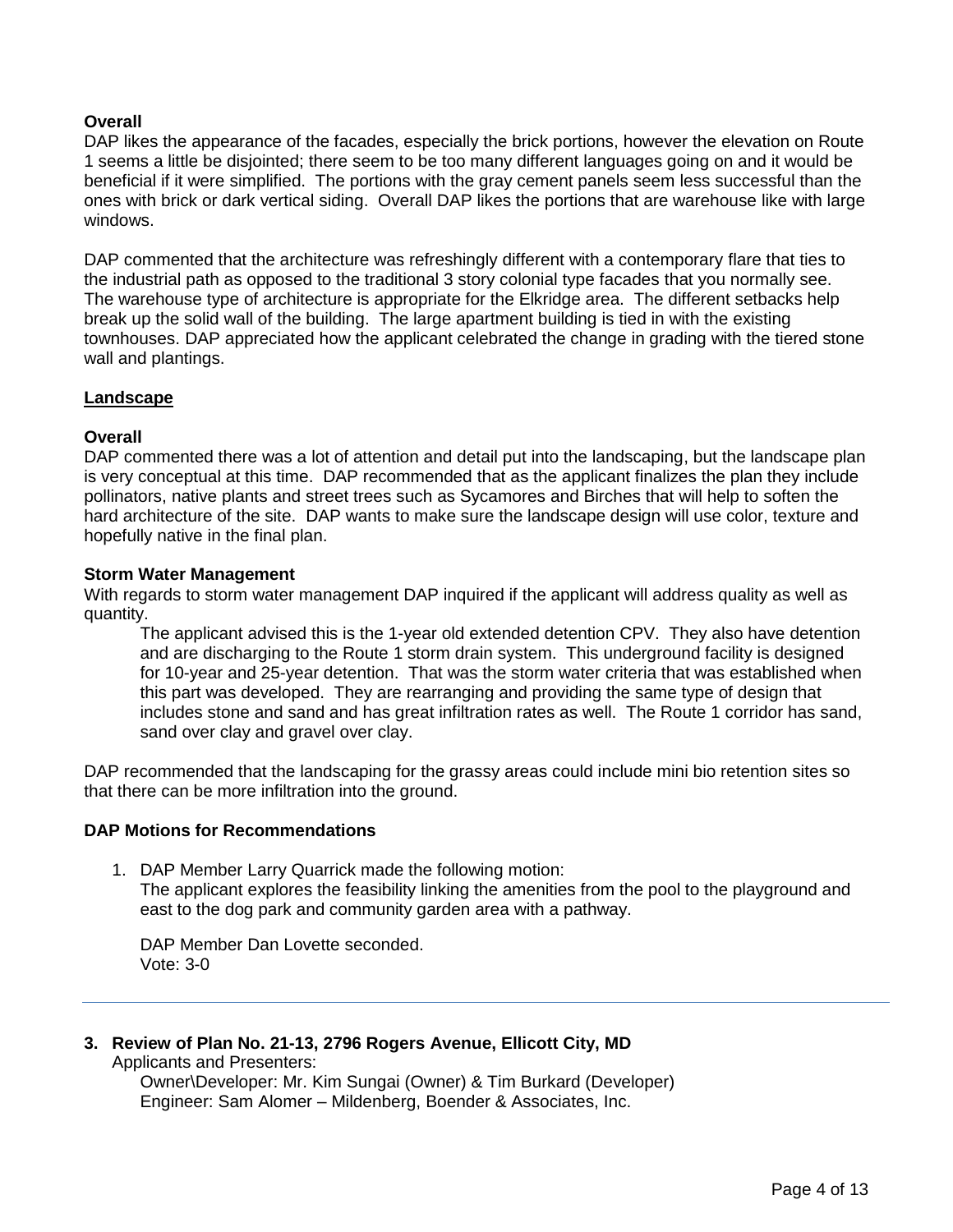Landscape Architect: David Mitchell- Mildenberg, Boender & Associates, Inc Architect: Ron Johnston

## **Background**

The 6.3-acre site is zoned R-20 (Residential: Single) and is comprised of Parcel 558 with access to Rogers Avenue. Age Restricted housing is permitted in R-20 zoned properties with approval through a conditional use process. The proposed use will be subject to the requirements established in the Howard County Zoning Ordinance for age restricted housing. The property currently contains one single-family residence, detached garage, and sheds. The property contains a stream that runs from North to South through the Western edge of the property and forest. The surrounding neighboring properties are single family residential and the Northern border of the property fronts along Route 70.

## **Applicant Presentation**

The site is zoned R-20 and the proposal is a 22 semi-detached unit age restricted conditional use project located on 6.3 acres on the west side of Rogers Avenue and south of Route 70. To the south of are four residential homes and to the west of the community are Ellicott Hills condominium townhomes and apartment buildings. The site is approximately 200 feet wide and 2000 feet long which causes some constraint to the design. It was noted that the zoning would have allowed for 24 units, but the applicant is proposing 22 units. 6 of the 22 units are proposed as sticks of 3 townhomes and the remaining 16 units are proposed as semi-detached structures. The open space requirement is 35% and the applicant is providing more to that due to the wetlands and the stream to the west as well sloping of the site east to west. Each unit will be 52' x 28' and all the units will be facing the private road which will be 26' wide and have a 5' sidewalk on one side. The private road will end at a cul-desac. The site will be shielded from the existing road by existing trees and the applicant is proposing to add additional landscaping. The building height of 25' will comply with the zoning, which allows up to 34'. The applicant will comply with bulk (set back) regulations and the units will be universal design compliant. The property contains an existing historic house that has not been well maintained and was moved from its original site when Route 70 was built. The applicant is trying to keep most of the wooded land intact and are adding more landscaping than required along the road and along the perimeter adjacent to the existing four single family homes. The applicant will be adding a 750 square foot community building which will be larger than the required 500 square foot building.

The proposed units will be designed to fit in with the existing homes in the area which are traditional homes with gabled roofs and have mostly siding and some brick exteriors. The duplexes will appear as two single family homes that are attached. These homes will be designed to very accessible to 55 and older residents with no steps at the front doors or garages, wide hallways and 3-foot-wide doors. To keep the massing within manageable proportions the units will have a slightly deeper footprint instead of having 3 levels above ground.

### **Staff Presentation**

The proposal is a 22-unit age restricted housing development which intends to build a private road terminating in a cul-de-sac while preserving the environmental features located on the western portion of the property. The applicant will need to go through the conditional use process after DAP. DPZ would like the panel to give recommendations on the orientation, configuration and layout of this site plan and advise if this site fits in with the surrounding community. Since the site borders Route 70 on the northern side please recommend additional ways to both buffer and soften that side of the development. Please advise if there are any additional amenities that would meet the needs of this age restricted community.

# **DAP Questions and Comments**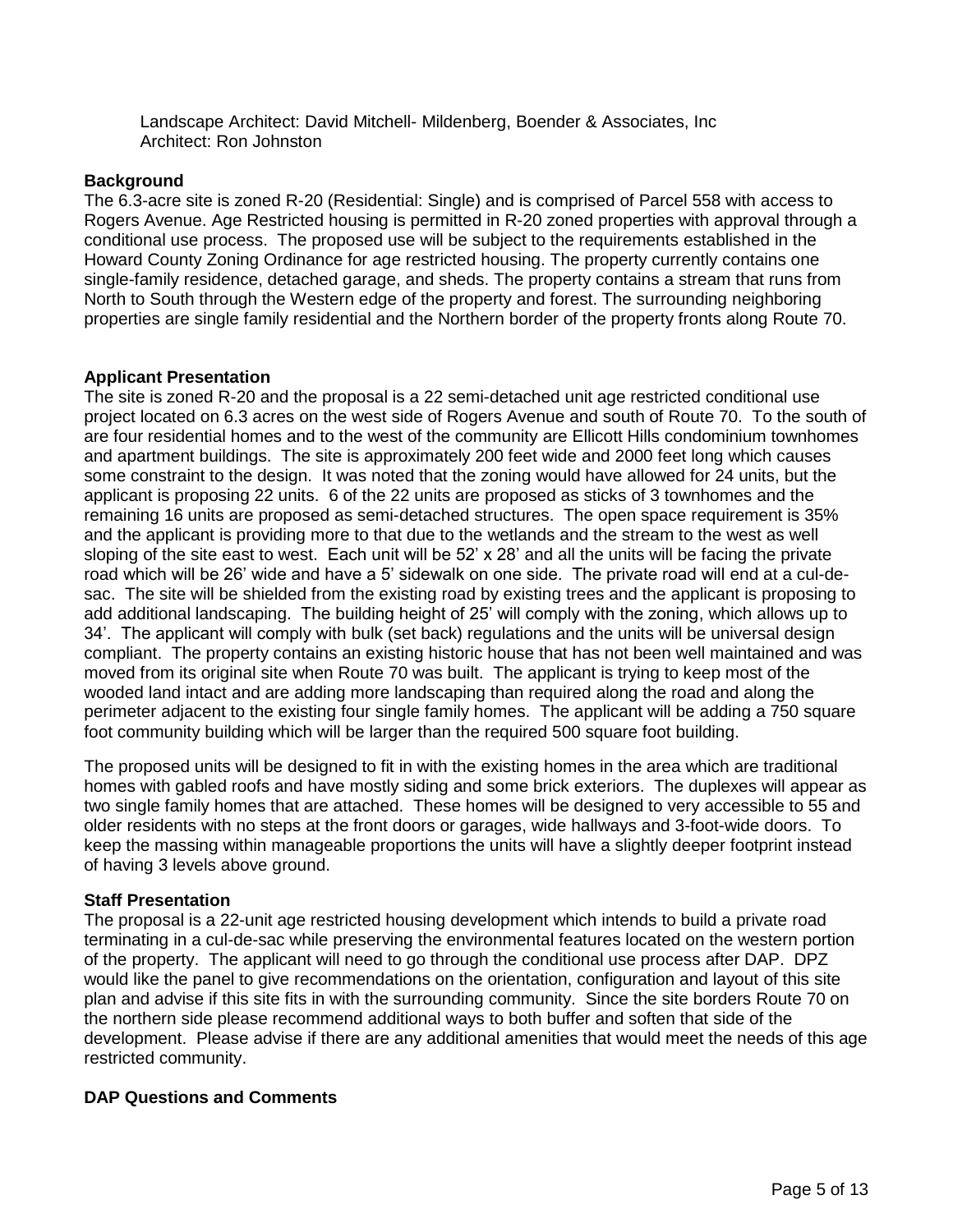# **Site Design**

### **Density**

DAP advised this site is like another site that was reviewed off Ilchester Road. The structures seem huge and the site seems overbuilt even though there are 2 less units than approved. The site to the left is very dense, but this site seems like an island by itself.

The applicant reviewed the proposal against the nearby townhouses; that this site is really a transition site between the single-family dwellings, 4-story apartment buildings and 3-story townhomes (units are 55'x70') in the surrounding community. The applicant stated they do want to be respectful of the neighbors and, therefore the proposed 2-unit buildings, not the 3-unit buildings that will be adjacent to the single-family homes. There will also be a landscaping buffer to screen the site. Garages add to the footprint but are necessary since there is not a lot of room for off street parking, but they felt that the having 3 stories would not be appropriate, so they designed the larger footprint.

DAP felt that the scale, proportions and size of the units were rationalized but still unsure about the density.

DAP asked what the depth of the driveway is from the street to the garage and noted if someone has an F150 pickup truck this space would not be enough, the bumper would be in the street, and would interfere with the sidewalk.

The applicant responded that the driveways are 20 feet and that is measured beyond the 5-foot sidewalk, so those driveways would really be 25 feet. The applicant advised they will look at the F150 example and see if they can give more room.

#### **Trash Pickup/Snow Removal**

DAP inquired about how trash and snow removal will be handled.

The applicant advised the homeowner's association will need to manage both trash pickup and snow removal. Trash will be picked up at each home as there will not be a central repository. It was noted that trucks can turn around in the cul-de-sac.

### **Parking**

DAP inquired about the lack of on street parking.

The applicant responded that each unit can have 2 cars in the garage and 2 cars in the driveway and there will be 7-8 parking spots by the community building. 94 spaces will be provided and only 65 are required according to the regulations. With that said the applicant agreed to add some more parking spaces near the community center for overflow.

### **Noise**

DAP cautioned that the perimeter along Route 70 will be very noisy due to the traffic and this site seems closer to the highway than the other sites in the community. The rest of the area off Church Lane is quiet. DAP commented that this area near Route 70 has a very high decibel level and inquired about the feasibility of the picnic and outdoor seating area with the noise. DAP asked who constructs the sound wall.

The applicant advised that the 6 units in the back will have a sound wall behind them and the applicant will be doing a study to make sure the backyards of these units will have acceptable noise levels. Additional units and the picnic bench area near the community building may also require a sound barrier to be constructed based on the study. The buildings themselves will act as sound barriers to the other homes in the development.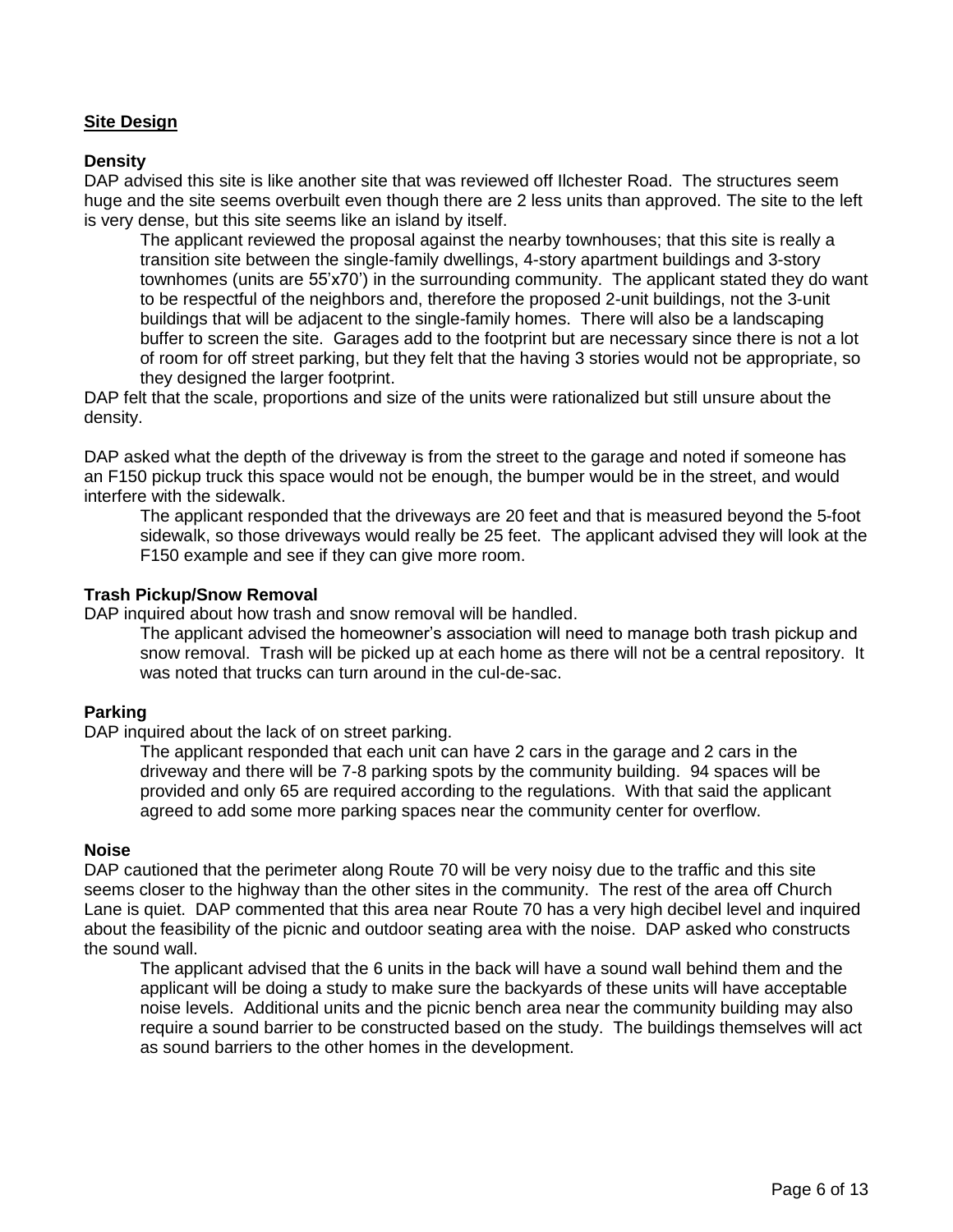# **Sidewalk\Curb & Gutter**

DAP inquired why the sidewalk is only on the north side of the road, but not on the south side and asked if it can be on both sides.

The applicant advised that the private road needs to be 26 feet wide and to add sidewalk on both sides would be challenging. The requirement is for only 1 sidewalk.

DAP commented that anytime you can add more sidewalk for pedestrian traffic it should be considered. DAP understands why the sidewalk was put on this side however, the other side of the road connects to Ridge Road, which is a more walkable road for the residents. Ridge Road is a very popular area to walk and it would be beneficial to connect this community by trail or sidewalk.

The applicant advised that there is an existing sidewalk on Ridge Road, and they discussed adding sidewalk to connect the site to it, but some residents in the community are in favor and some are opposed to it.

DAP inquired if curb & gutter are required since this is a private road.

The applicant advised they will have modified curb and gutter.

### **Trails**

DAP advised that although there are some constraints with the environmentally sensitive areas on the site it would be beneficial to have a place for residents to walk on the property even if it is a mulch trail. These pathways could tie in from the community center and around the backs of the units and back out to the road.

The applicant advised that they can have a trail on the northern side of the site, but per DPZ they cannot cross any of the wetlands and the trails will need to be paved. There is a stream, wetlands and some floodplain so it is difficult to add something, and they must adhere to the preservation requirements.

### **Community Building**

DAP commented that the community building feels like it is checking a box, is a small footprint, and doesn't serve a purpose. DAP recommended instead of having the separate picnic tables in the grass, that the team design a patio with a firepit that would be an extension of the community building and possibly a privacy wall that shields the noise. Horseshoe pits or other inexpensive amenities could be added to the green space to give some activities for seniors that are 55+.

The applicant responded that they liked the idea of the patio outside the community center and a more active recreation space.

# **Architecture**

#### **Color Palette**

DAP inquired what the elevations will look like for the sticks of 3 townhomes and asked if there will be more variations in terms of color and material. DAP advised they would like to see more earth tones added to the color palette instead of the gray monotone options that were shown.

The applicant responded that for the 3-unit sticks, the right-hand unit would be mirror reversed and added to the left side. They will not be developing a  $3<sup>rd</sup>$  type of unit for this design. The applicant advised that will be up to the developer to come up with the color palette that will be used. They do want to have contrast between the adjacent units and do not want them to appear as 1 single family building.

#### **Front Loaded Garages**

DAP noted that these types of attached homes have the garage placed very prominently. It would be best if the garage door could be a carriage type of garage door that has the appearance of 2 doors that open even if it is only 1 door. Also, a 2-foot wide trellis could be added to frame the garage door and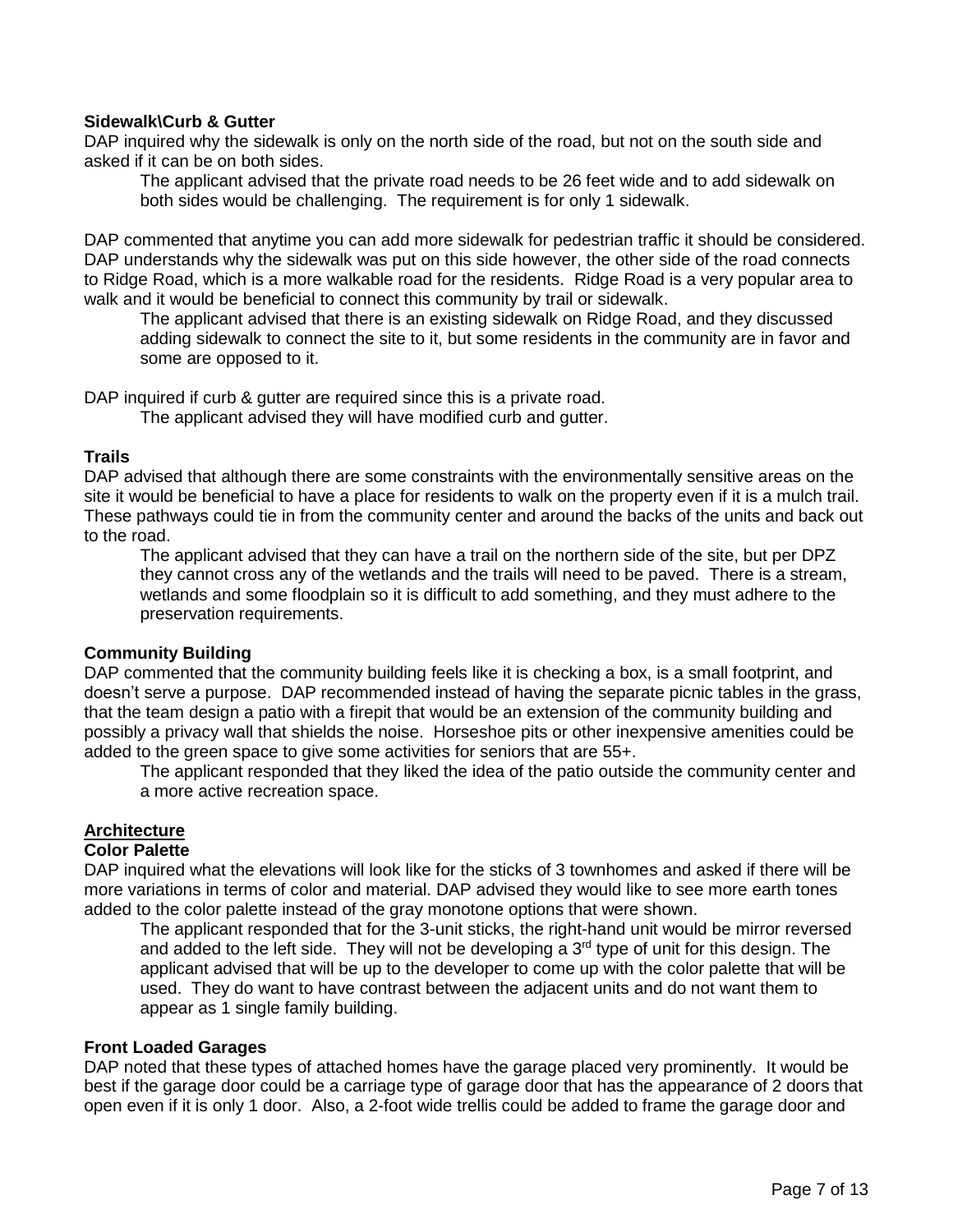put it more in a shadow and allow the decorative structure to become more of a feature rather than the garage door itself.

The applicant advised the current door is an upgraded door, but they will investigate the carriage door style.

### **Driveway**

DAP recommended that for maintenance purposes, instead of having a narrow 3-foot strip of grass between each driveway, that decorative (cobble or permeable) pavers be installed instead. There does not appear to be enough room to have a tree in the space between the driveways.

The applicant responded that this is a better solution that the grass strip.

## **Landscape**

### **Storm Water Management**

DAP noted that there were several areas for storm water management and inquired what were the plans for these areas.

The applicant advised they are proposing 4 or 5 micro bio retention areas since a maximum half acre of drainage area is required. The design is not finalized yet.

DAP commented that the bio retention areas can be decorative as well as functional and take on a rain garden look if they are planted with items such as Winterberry and Swamp Milkweed. These plants will flourish in the wet environment.

The applicant agreed to do that.

### **Trees**

DAP recommended that the applicant improve upon the evergreen screen between the community building and Route 70 and they work to establish early. This will help if a sound wall is not allowed. DAP cautioned that the applicant needs to make sure the trees to be saved at the entrance near Rogers Ave have adequate protection during construction. DAP also inquired about the number of specimen trees on site.

The applicant advised there are 4 specimen trees that will need to be removed, but there are more in the back that will be preserved.

# **DAP Motions for Recommendations**

1. DAP Member Larry Quarrick made the following motion:

That the applicant looks at the outdoor picnic area and possibly convert it to an outdoor patio as an extension of the community building possibly with amenities such as a fire pit and horse shoe pit.

DAP Chair Fred Marino seconded. Vote: 4-0

2. DAP Member Dan Lovette made the following motion: That the applicant makes the driveways a minimum of 24' long instead of 20' long.

DAP Chair Fred Marino seconded. Vote: 4-0

3. DAP Chair Fred Marion made the following motion: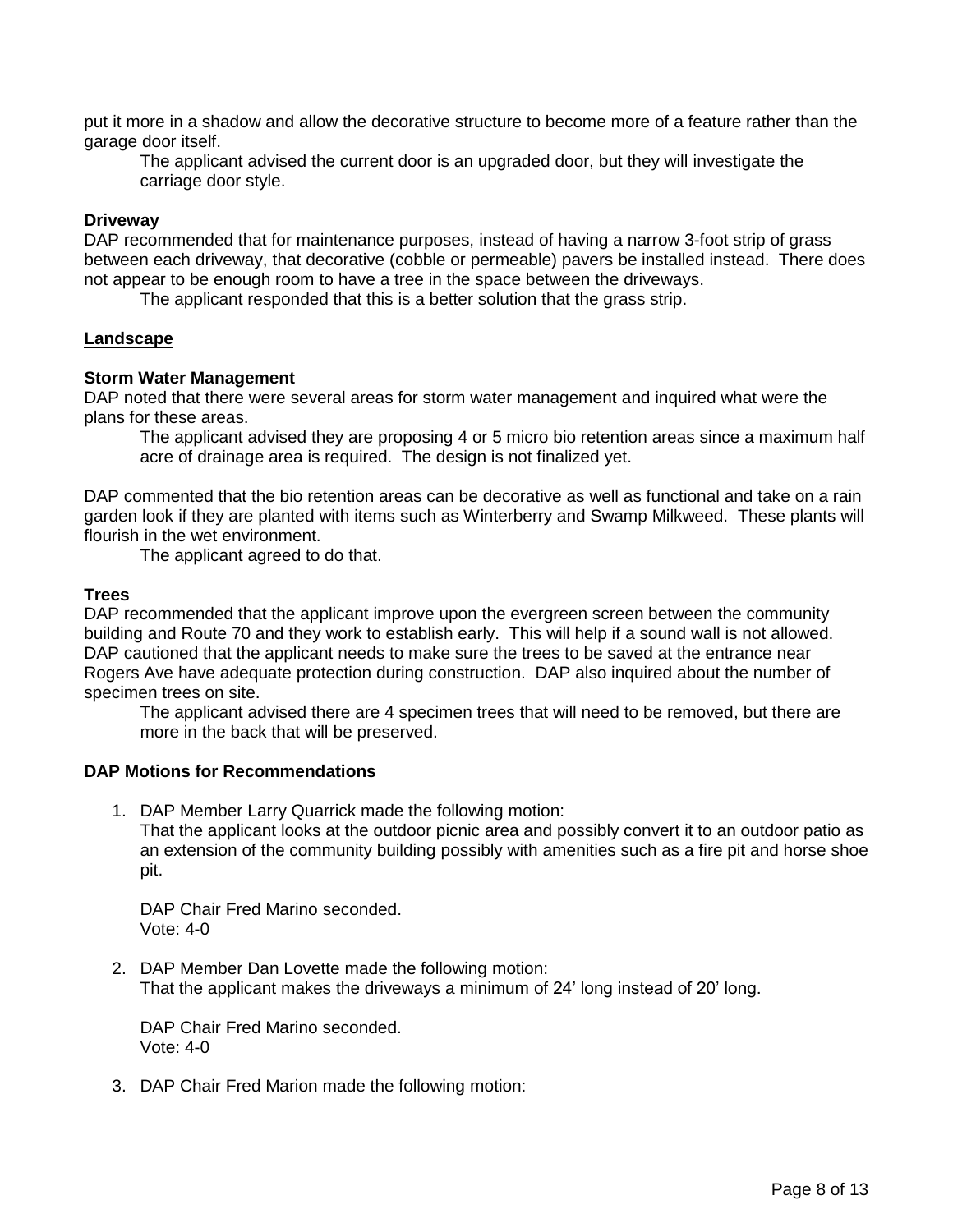That the applicant studies the pathways around the community as well as connecting the proposed sidewalk to Ridge Road.

DAP Member Larry Quarrick seconded. Vote: 4-0

**4. Review of Plan No. 21-14, South Lake Medical Office Building, Columbia MD**

Applicants and Presenters:

Owner/Developer: Tonja Potter & Greg Fitchett - Howard Hughes Corporation Architect: Cope Bailey - Studio Red Architects Engineer: Carl Gutschick & Dan Sweeney - Gutschick, Little & Weber, P.A. Landscape Architect: Claire Agre - Unknown Studio

## **Background**

The 6.509-acre site is comprised of Lot 24 zoned NT. The site is currently parking lot adjacent to the Whole Foods in the Lakefront Neighborhood section of Downtown Columbia. The NT (New Town) zoning accommodates pedestrian oriented, urban activity centers, with a mix of uses. The project was previously reviewed by the DAP on September 1, 2021. This presentation was to address previous motions made by the Panel.

### **Previous DAP Motions:**

- DAP made the following motions at the September 1, 2021 meeting in reference to the South Lake Medical Office Building project.
- DAP Member Ethan Marchant made the following motion: That the southside of the building be studied to address a connection to the waterfront either physically for pedestrians or visually in compliance with the Downtown Columbia Master Plan; including flipping the public terrace from the north side to the south side of the building.
- DAP Member Larry Quarrick made the following motion: That the applicant incorporates a pedestrian way (connection) that includes centralized plantings and potentially artwork to make a special connection to the lake and the main trail.
- DAP Member Ethan Marchant made the following motion: That the applicant returns to the DAP with an updated presentation.
- DAP Chair Fred Marino made the following motion: That the applicant develops a better plan regarding the landscape and pedestrian experience, circulation on all sides of the building, and how it connects along the lakefront to make it a better experience for everyone along the lakefront and inside the building.
- DAP Member Vivian Stone made the following motion: That the applicant studies the visual connection from within the building to the lakefront.

### **Applicant Presentation**

The applicant reviewed the overall site development history and building design. The lake is an artificial feature of Columbia with some remnant of woodlands and a 35-foot grade change which can cause some access and connectivity challenges from Wincopin Circle down to the lake. The existing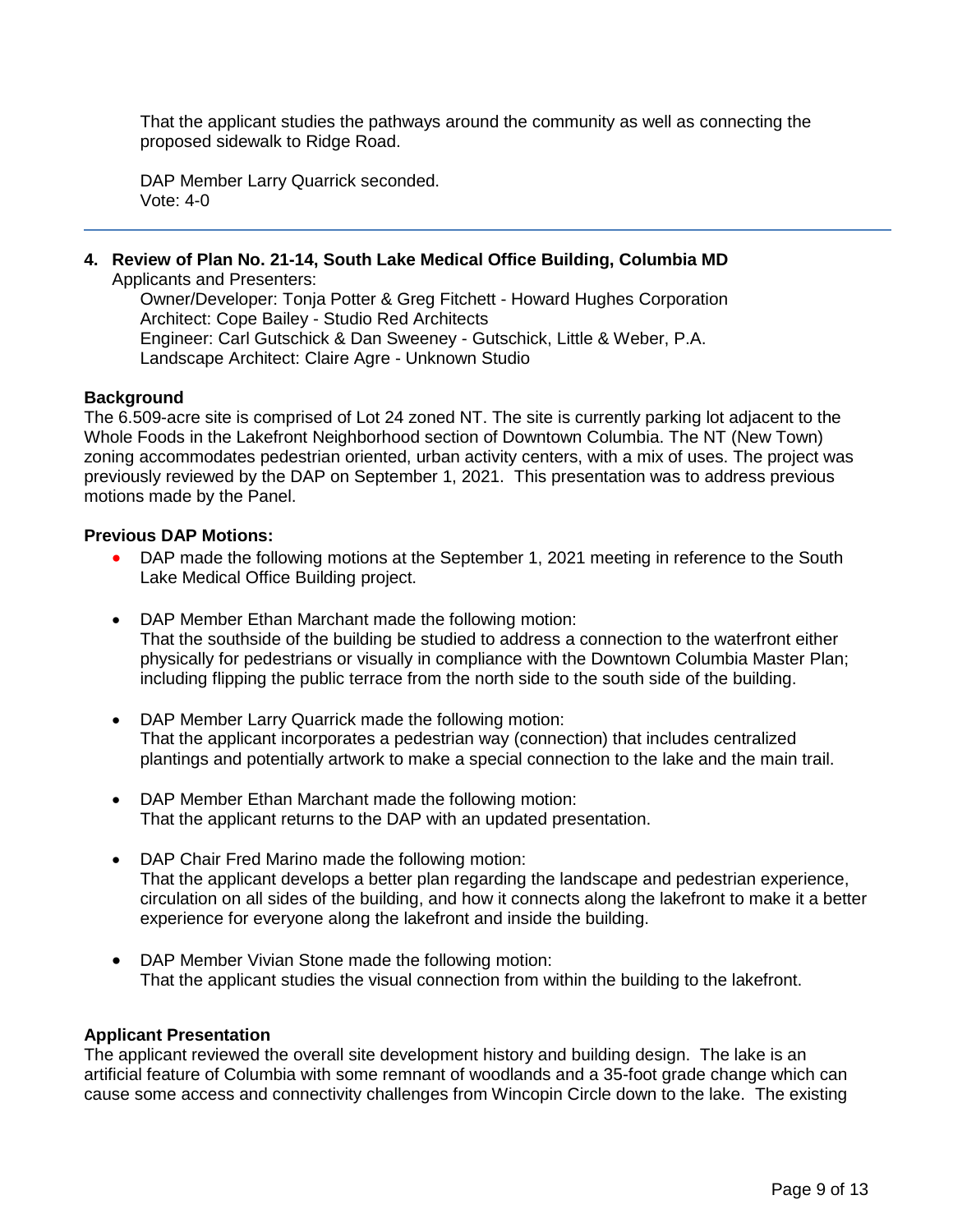lakefront trail connects through the woods to the library and symphony woods. To the right of the trail a future ADA connection will be added. There is an existing ADA access path next to Bailey Park from Wincopin Circle down to the lake. The primary access to the lake will be from the public pier to a set of stairs to the lakefront path. It is not feasible to put in an ADA access ramp next to the building because of the grade. There is ADA public parking available with access to the trailhead.

The site is asymmetrical, and the building sits in the middle. The primary northern terrace will be a public pier to gather and look out over the water. There will be a public sidewalk over the bridge that connects to the terrace. The north facing 4,000 square foot terrace will have a picket rail with a wood top and wood decking with warm tones. There are a few opportunities for artwork on the pedestrian bridge, trailhead entrance and stair tower from the terrace. The owner can program the small space year-round for yoga classes or small book fair. The applicant is studying configurations of some modular planters that can act as benches for seating.

The plant material would include seasonal ornamental grasses that will bring color and texture. The applicant proposes to plant 6 new trees and install bike racks and benches. The parking screen will include a cable system planted with a native deciduous vine pallet that warps the corner and will have rapid growth. Bignonia Capreolata is being considered as it flowers and can grow 20-30 feet in 1 year and up to 50 feet high, so coverage is not an issue. Small ornamental trees will be planted along the drop off ramp and east facing shrubs and tree plantings will go in along the driveway. This will give a layered, seasonal vegetative screening. The plant palette will include ones that can handle an urban condition while offering habitat and seasonal color. The owner will need to determine if this will need to be managed or if they will let it go. Headlights in the parking garage will not be visible due to the garage end-wall height.

## **Staff Presentation**

The panel saw this project originally on September 22, 2021 and the applicants have returned with a refined plan for consideration today. The project remains a 4-story building with a 2-story parking garage that is immediately south of the Whole Foods building. DPZ would like DAP to make recommendations and comments on the transitions and edge treatments of the refined design. Does the new design enhance and provide for better pedestrian connection to the area and better landscaping with necessary screening? Please advise if the improvements to the terrace provide a stronger pedestrian connection and tie the area together and address the previous motions made by the Panel.

### **DAP Questions and Comments**

# **Site Design**

### **Overall**

DAP does appreciate the macro to micro approach and thorough explanations of the circulation, pedestrian experience and how the landscaping and architecture of the building will work together. DAP commented that this presentation was improved and more clearly shows the context of the area.

### **ADA Access**

DAP was not aware of the planned connection on the south side of the building and if someone needs to get down to the lake in a wheelchair or walker, they can use the ADA walkway on the north side of Whole Foods.

DAP inquired if an elevator could be installed on the deck to allow the handicapped to access the lakefront from the terrace.

# **Terrace\Loading Dock**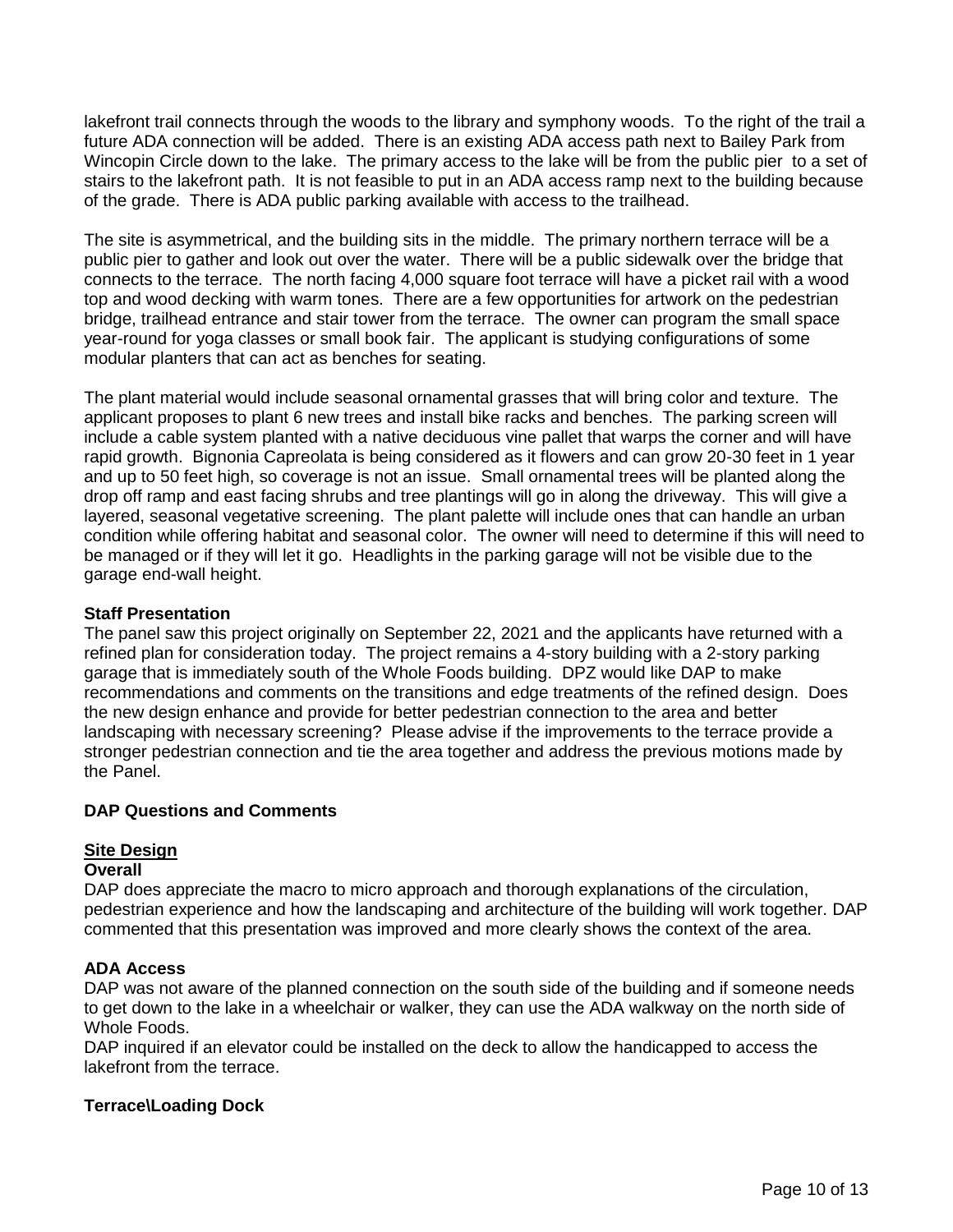DAP does like the textured wood pier proposed for the north terrace but is still concerned about the view into the loading dock area of Whole Foods. DAP recommended having a vertical element on the terrace that could screen the view of the trucks unloading. There was continued discussion of art/screening installation in this key location for consideration by the team. DAP hopes that the pedestrian will be screened from the utilitarian function of the existing docks and then will be able to enjoy the view of the Gehry buildings, the lake, and have a pleasant seating area so people can wait for someone at the doctor's offices.

DAP inquired how this building will fit in with the master plan when the connection from Wincopin circle connects to the lakefront. DAP had previously inquired if the terraces could be flipped to have the public terrace on the south side of the building instead of the north side. The applicant did not explain what will be done on the southside terrace. It seems the applicant did address most of the concerns, but there are few still open.

The applicant advised there will be a tenant accessed terrace that runs the length of the south side of the building that would be screened by the existing woodland. Once the master plan connection is in place, they will have a view of those steps to the lakefront. The applicant advised that the building will adjust accordingly. This is a medical office building. Some of the floors/uses will face the lake. The terrace itself will change and adapt overtime. How the space is subdivided over time.

DAP inquired if there was any thought into how the master plan connection will be integrated into the building.

The applicant advised that this is a medical office building and the building will adjust accordingly with how the space is subdivided over time. Some of the interior floors/uses will face the lake and that the terrace itself will change and adapt overtime.

DAP inquired how people will get down to the trailhead in the loading dock area.

The applicant advised that they can drive down the existing ramp to the parking area or can park in the lowest level of the parking garage which is open to the public. They can also take the elevator down from inside the building.

DAP advised that this area was always perceived as the loading dock and with the new building, the loading dock function may have an impact on the success of this design/how it functions.

The applicant responded that this was discussed extensively by the team. The Howard Hughes Corporation also owns the Whole Foods building and has a great partnership with Whole Foods and is constant communication with them. They would like deliveries and trash pick up to be very early in the morning or later at night and Whole Foods agrees as this building could be a source or potential revenue for them.

### **Architecture**

DAP likes the idea of the elegant, floating building, but commented in the winter the concept will not be as effective when the view of the parking garage will be so prominent.

### **Landscape**

### **Overall**

DAP advised they appreciate the focus on the native plants.

### **Parking Garage Screening**

It was recommended that the vines on the parking lot be managed. DAP likes the clean lines of the building and hope the vines growing on the parking garage will not look so wild and unmanaged. DAP is concerned with how the screening on the garage will look in the winter months when there is no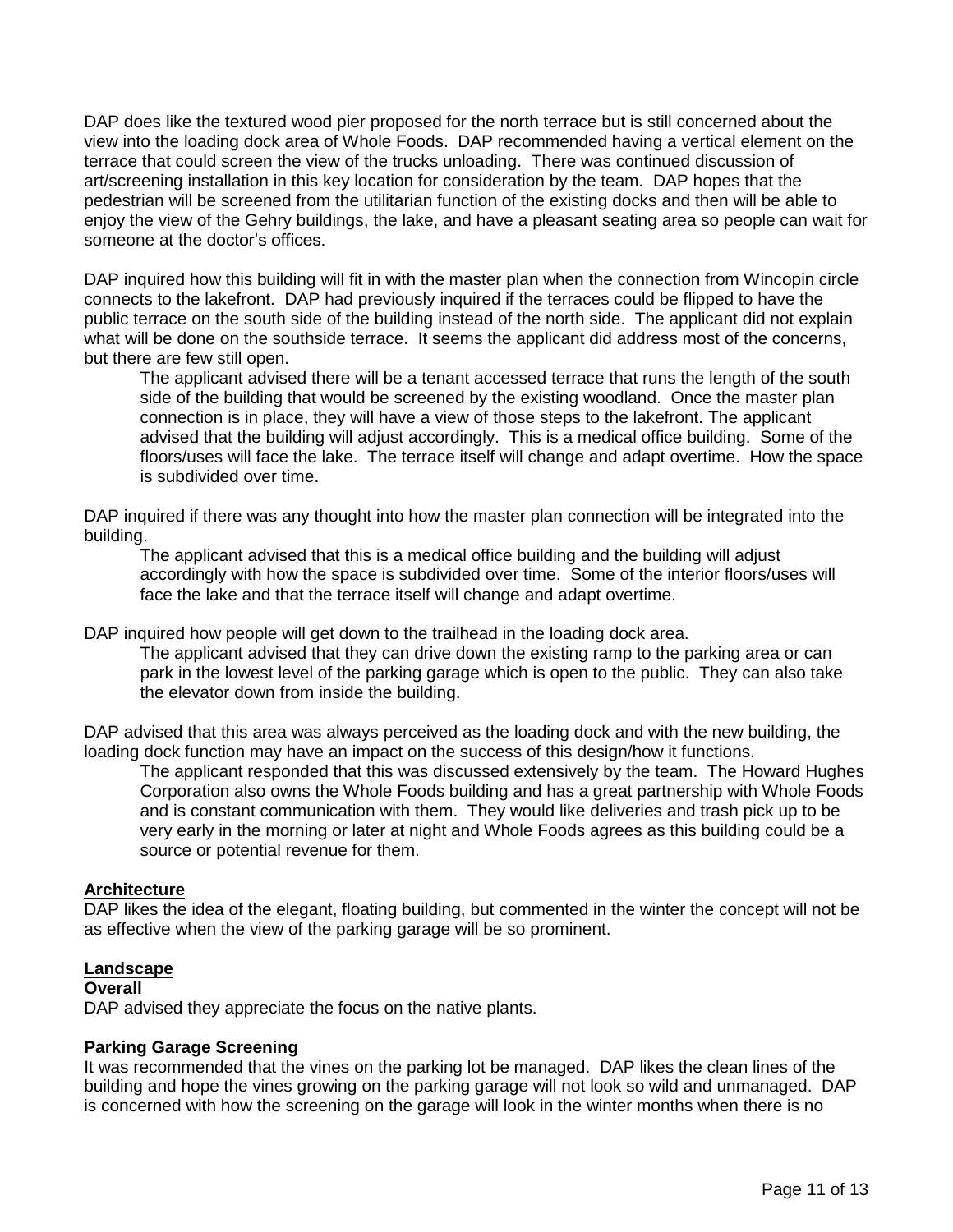vegetation. There is concern with the vines growing quickly to maturity, but it does help that it is east facing. Previously DAP requested exploring alternatives for screening the parking garage and that did not seem to happen. DAP discussed the overpass over Route 29 that has art intertwined with the functional screening. It was recommended that the applicant could take another look at this kind of approach with an open mesh like structure that has art incorporated into it instead of the vegetation. They also identified the parking garage by Merriweather that has brightly colored artwork masking the garage.

The applicant advised that the vines will be grown on a cable system made up of lattice work on the entire lower east side of the building. The vines will be Bignonia which can grow 20-30 feet in a year, and they are not worried about coverage. The question of maintenance will be needed so it is not overwhelming. The vines are at the bottom of swale and are east facing so coverage should not be an issue. There will still be character in the winter with the woody vine and cables. The applicant likes the idea of the four seasons and how it will change. The vines will grow up a stainless-steel cable system that will be mounted to the exterior of the structure. They can play with the pattern of the cable and have it crisscross.

DAP commented that the design of this structure will be key so that during the wintertime you still see the elegance of the overall design of the building.

DAP inquired if there will be a challenge for someone to turn around if they drop someone off at the trailhead.

The applicant advised that there will be a designated space for turning around or they may have a T-turnaround. During a Saturday there will be twice as much public parking as there is today because of the use of the lower level of the garage. The building will be closed, but the parking will still be accessible.

### **Planters**

Since the terrace will be on the north side of the building it will not get a lot of sunlight and cautioned the applicant to take that into consideration when selecting their plants for the planter boxes.

### **DAP Motions for Recommendations**

1. DAP Member Larry Quarrick made the following motion: That the applicant studies the possibility of a adding a vertical screening element from the west entry along the terrace tier to the eastern edge to screen the loading dock at Whole Foods.

DAP Chair Fred Marino seconded. Vote: 4-0

### **5. Other Business**

- a. Thank you to Sujit Mishra for serving two consecutive terms on the DAP. Sujit is at the end of his second term and we will need to look for a replacement. Unfortunately, he was not able to attend the last meeting so we could not thank him in person. Please let DPZ know if the panel has any recommendations for a replacement panel member for consideration. The replacement does not have to be an architect since the panel has good representation but needs to be Howard County resident.
- b. Scooter Station Design Conversation Spin Scooter and other providers will start to make their applications and redline their plans and put scooters at their project. The scooters will be in public areas in the utility zone and will be in hubs like electric bicycle racks at county locations. They will be designed through